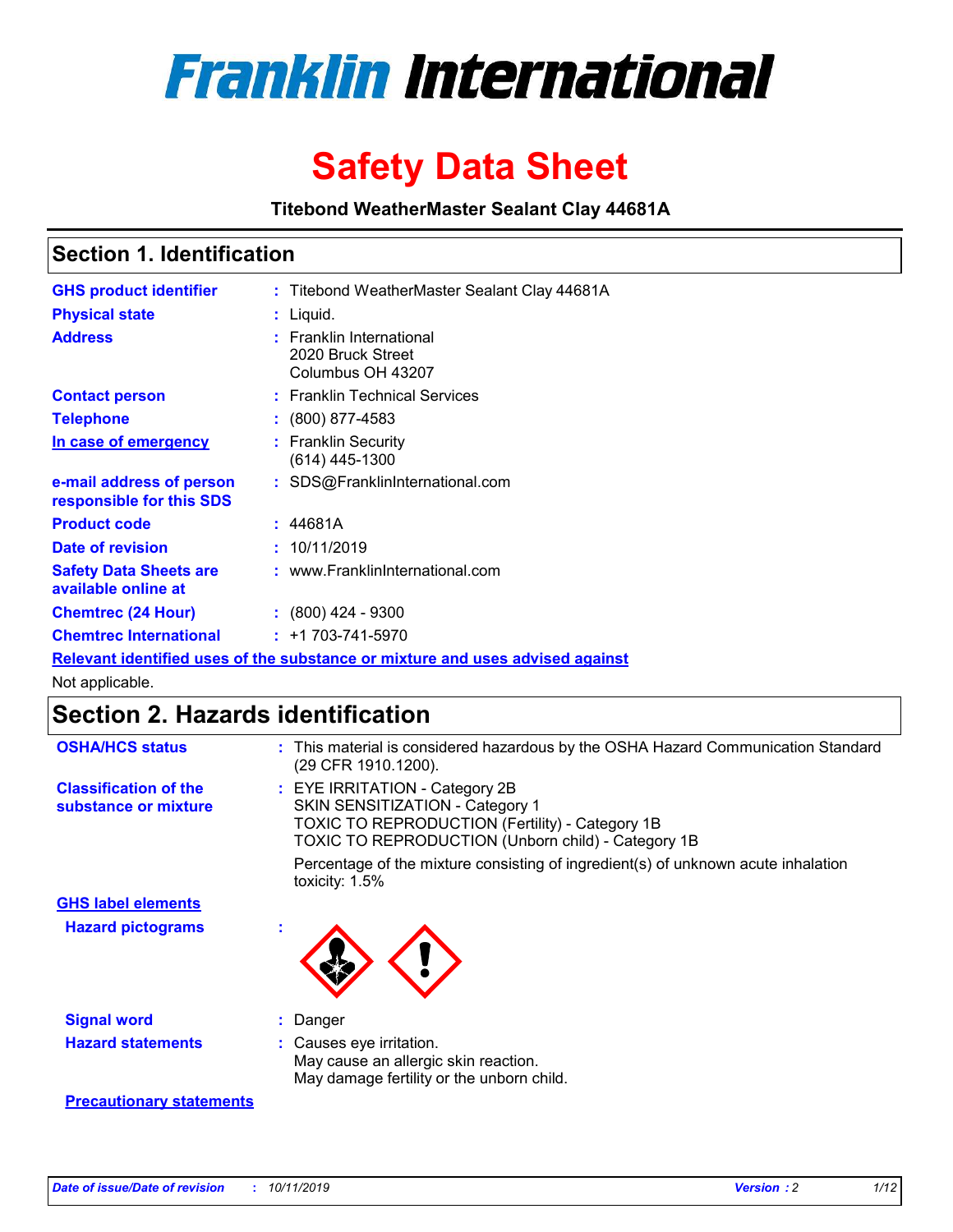### **Section 2. Hazards identification**

| <b>Prevention</b>                          | : Obtain special instructions before use. Do not handle until all safety precautions have<br>been read and understood. Wear protective gloves. Wear eye or face protection.<br>Wear protective clothing. Avoid breathing vapor. Wash hands thoroughly after handling.<br>Contaminated work clothing must not be allowed out of the workplace.                                                        |
|--------------------------------------------|------------------------------------------------------------------------------------------------------------------------------------------------------------------------------------------------------------------------------------------------------------------------------------------------------------------------------------------------------------------------------------------------------|
| <b>Response</b>                            | : IF exposed or concerned: Get medical attention. IF ON SKIN: Wash with plenty of<br>soap and water. Wash contaminated clothing before reuse. If skin irritation or rash<br>occurs: Get medical attention. IF IN EYES: Rinse cautiously with water for several<br>minutes. Remove contact lenses, if present and easy to do. Continue rinsing. If eye<br>irritation persists: Get medical attention. |
| <b>Storage</b>                             | : Store locked up.                                                                                                                                                                                                                                                                                                                                                                                   |
| <b>Disposal</b>                            | : Dispose of contents and container in accordance with all local, regional, national and<br>international regulations.                                                                                                                                                                                                                                                                               |
| <b>Hazards not otherwise</b><br>classified | : Product generates methanol during cure.                                                                                                                                                                                                                                                                                                                                                            |
|                                            |                                                                                                                                                                                                                                                                                                                                                                                                      |

### **Section 3. Composition/information on ingredients**

| <b>Substance/mixture</b><br>: Mixture                |               |                     |
|------------------------------------------------------|---------------|---------------------|
| Ingredient name                                      | $\frac{9}{6}$ | <b>CAS number</b>   |
| 3-aminopropyltriethoxysilane<br>Dibutyltin dilaurate | צ≥<br>≤0.3    | 919-30-2<br>77-58-7 |

Any concentration shown as a range is to protect confidentiality or is due to batch variation.

**There are no additional ingredients present which, within the current knowledge of the supplier and in the concentrations applicable, are classified as hazardous to health or the environment and hence require reporting in this section.**

**Occupational exposure limits, if available, are listed in Section 8.**

### **Section 4. First aid measures**

| <b>Description of necessary first aid measures</b> |                                                                                                                                                                                                                                                                                                                                                                                                                                                                                                                                                                                                                                                                                                                                                                           |  |  |  |
|----------------------------------------------------|---------------------------------------------------------------------------------------------------------------------------------------------------------------------------------------------------------------------------------------------------------------------------------------------------------------------------------------------------------------------------------------------------------------------------------------------------------------------------------------------------------------------------------------------------------------------------------------------------------------------------------------------------------------------------------------------------------------------------------------------------------------------------|--|--|--|
| <b>Eye contact</b>                                 | : Immediately flush eyes with plenty of water, occasionally lifting the upper and lower<br>eyelids. Check for and remove any contact lenses. Continue to rinse for at least 10<br>minutes. If irritation persists, get medical attention.                                                                                                                                                                                                                                                                                                                                                                                                                                                                                                                                 |  |  |  |
| <b>Inhalation</b>                                  | : Remove victim to fresh air and keep at rest in a position comfortable for breathing. If<br>not breathing, if breathing is irregular or if respiratory arrest occurs, provide artificial<br>respiration or oxygen by trained personnel. It may be dangerous to the person providing<br>aid to give mouth-to-mouth resuscitation. Get medical attention. If unconscious, place<br>in recovery position and get medical attention immediately. Maintain an open airway.<br>Loosen tight clothing such as a collar, tie, belt or waistband. In case of inhalation of<br>decomposition products in a fire, symptoms may be delayed. The exposed person may<br>need to be kept under medical surveillance for 48 hours.                                                       |  |  |  |
| <b>Skin contact</b>                                | : Wash with plenty of soap and water. Remove contaminated clothing and shoes. Wash<br>contaminated clothing thoroughly with water before removing it, or wear gloves.<br>Continue to rinse for at least 10 minutes. Get medical attention. In the event of any<br>complaints or symptoms, avoid further exposure. Wash clothing before reuse. Clean<br>shoes thoroughly before reuse.                                                                                                                                                                                                                                                                                                                                                                                     |  |  |  |
| <b>Ingestion</b>                                   | : Wash out mouth with water. Remove dentures if any. Remove victim to fresh air and<br>keep at rest in a position comfortable for breathing. If material has been swallowed and<br>the exposed person is conscious, give small quantities of water to drink. Stop if the<br>exposed person feels sick as vomiting may be dangerous. Do not induce vomiting<br>unless directed to do so by medical personnel. If vomiting occurs, the head should be<br>kept low so that vomit does not enter the lungs. Get medical attention. Never give<br>anything by mouth to an unconscious person. If unconscious, place in recovery position<br>and get medical attention immediately. Maintain an open airway. Loosen tight clothing<br>such as a collar, tie, belt or waistband. |  |  |  |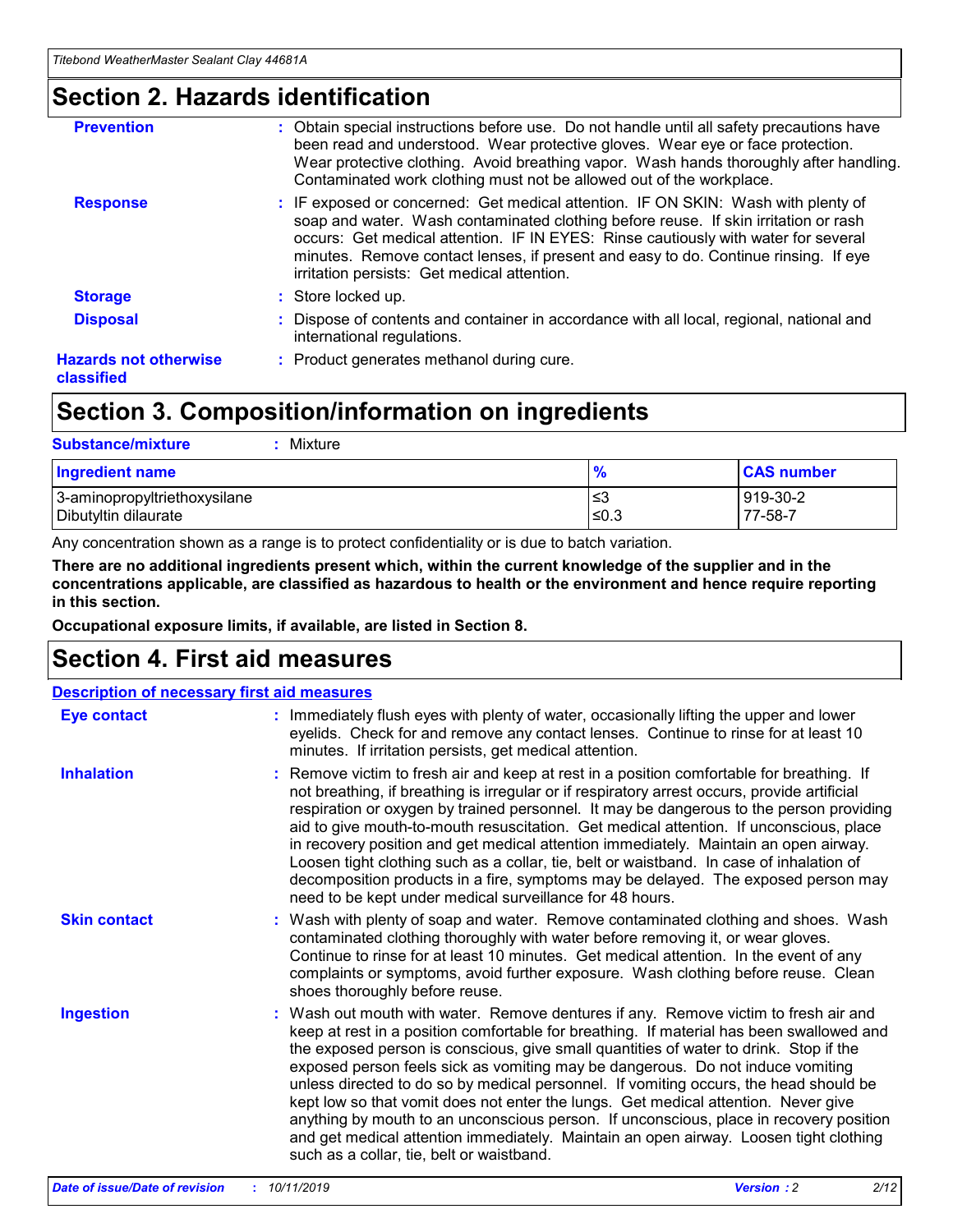## **Section 4. First aid measures**

| Most important symptoms/effects, acute and delayed |                                       |                                                                                                                                                                                                                                                                                                                                                                                                                 |  |  |  |
|----------------------------------------------------|---------------------------------------|-----------------------------------------------------------------------------------------------------------------------------------------------------------------------------------------------------------------------------------------------------------------------------------------------------------------------------------------------------------------------------------------------------------------|--|--|--|
|                                                    | <b>Potential acute health effects</b> |                                                                                                                                                                                                                                                                                                                                                                                                                 |  |  |  |
| <b>Eye contact</b>                                 |                                       | : May cause eye irritation.                                                                                                                                                                                                                                                                                                                                                                                     |  |  |  |
| <b>Inhalation</b>                                  |                                       | : No known significant effects or critical hazards.                                                                                                                                                                                                                                                                                                                                                             |  |  |  |
| <b>Skin contact</b>                                |                                       | : May cause skin irritation.                                                                                                                                                                                                                                                                                                                                                                                    |  |  |  |
| <b>Ingestion</b>                                   |                                       | : No known significant effects or critical hazards.                                                                                                                                                                                                                                                                                                                                                             |  |  |  |
| Over-exposure signs/symptoms                       |                                       |                                                                                                                                                                                                                                                                                                                                                                                                                 |  |  |  |
| <b>Eye contact</b>                                 |                                       | : Adverse symptoms may include the following:<br>irritation<br>watering<br>redness                                                                                                                                                                                                                                                                                                                              |  |  |  |
| <b>Inhalation</b>                                  |                                       | : Adverse symptoms may include the following:<br>reduced fetal weight<br>increase in fetal deaths<br>skeletal malformations                                                                                                                                                                                                                                                                                     |  |  |  |
| <b>Skin contact</b>                                |                                       | : Adverse symptoms may include the following:<br>irritation<br>redness<br>reduced fetal weight<br>increase in fetal deaths<br>skeletal malformations                                                                                                                                                                                                                                                            |  |  |  |
| <b>Ingestion</b>                                   |                                       | : Adverse symptoms may include the following:<br>reduced fetal weight<br>increase in fetal deaths<br>skeletal malformations                                                                                                                                                                                                                                                                                     |  |  |  |
|                                                    |                                       | <b>Indication of immediate medical attention and special treatment needed, if necessary</b>                                                                                                                                                                                                                                                                                                                     |  |  |  |
| <b>Notes to physician</b>                          |                                       | : In case of inhalation of decomposition products in a fire, symptoms may be delayed.<br>The exposed person may need to be kept under medical surveillance for 48 hours.                                                                                                                                                                                                                                        |  |  |  |
| <b>Specific treatments</b>                         |                                       | : No specific treatment.                                                                                                                                                                                                                                                                                                                                                                                        |  |  |  |
| <b>Protection of first-aiders</b>                  |                                       | : No action shall be taken involving any personal risk or without suitable training. If it is<br>suspected that fumes are still present, the rescuer should wear an appropriate mask or<br>self-contained breathing apparatus. It may be dangerous to the person providing aid to<br>give mouth-to-mouth resuscitation. Wash contaminated clothing thoroughly with water<br>before removing it, or wear gloves. |  |  |  |

**See toxicological information (Section 11)**

### **Section 5. Fire-fighting measures**

| <b>Extinguishing media</b>                             |                                                                                                                                                                                                     |
|--------------------------------------------------------|-----------------------------------------------------------------------------------------------------------------------------------------------------------------------------------------------------|
| <b>Suitable extinguishing</b><br>media                 | : Use an extinguishing agent suitable for the surrounding fire.                                                                                                                                     |
| <b>Unsuitable extinguishing</b><br>media               | : None known.                                                                                                                                                                                       |
| <b>Specific hazards arising</b><br>from the chemical   | : In a fire or if heated, a pressure increase will occur and the container may burst.                                                                                                               |
| <b>Hazardous thermal</b><br>decomposition products     | : Decomposition products may include the following materials:<br>carbon dioxide<br>carbon monoxide<br>nitrogen oxides<br>metal oxide/oxides                                                         |
| <b>Special protective actions</b><br>for fire-fighters | : Promptly isolate the scene by removing all persons from the vicinity of the incident if<br>there is a fire. No action shall be taken involving any personal risk or without suitable<br>training. |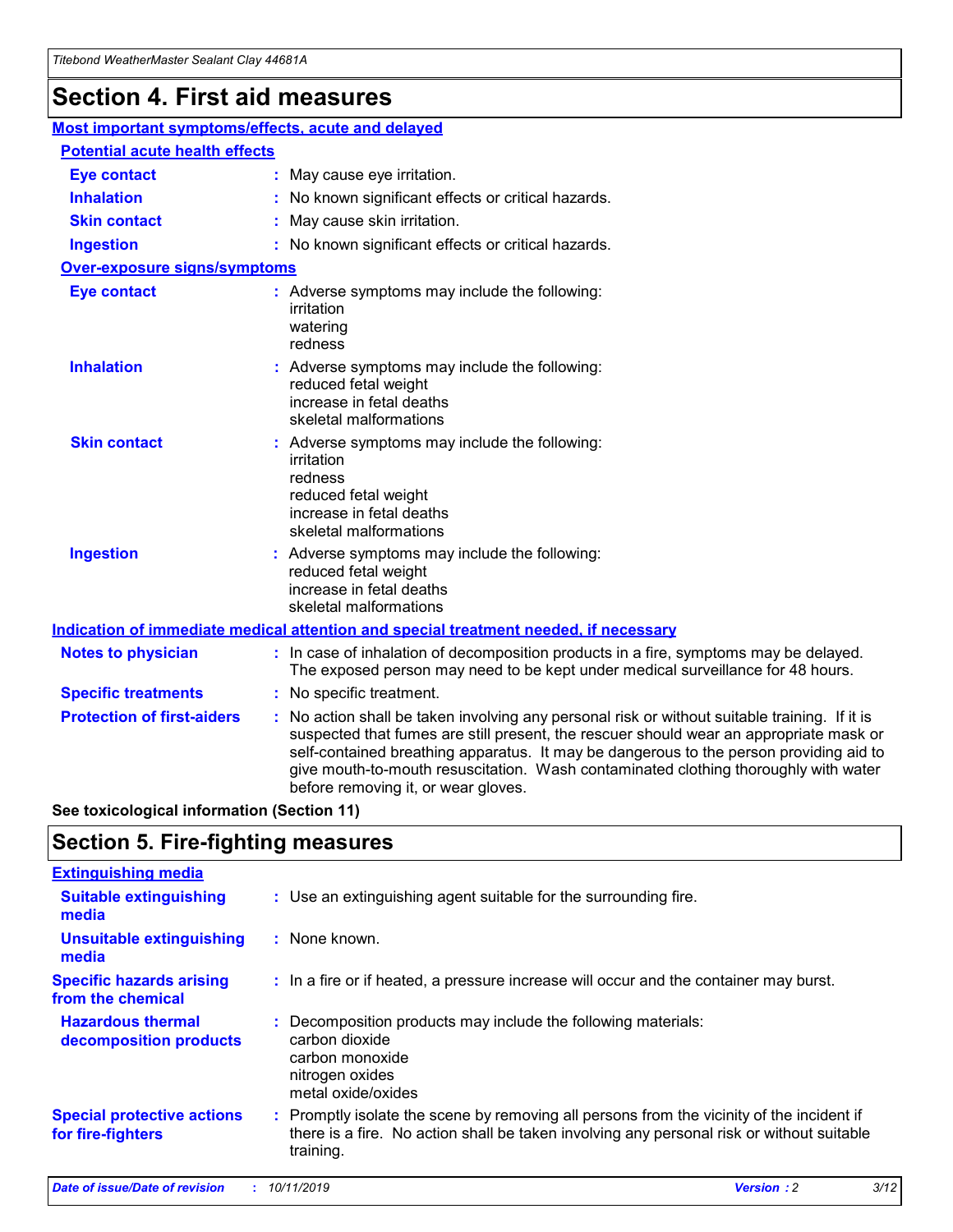### **Section 5. Fire-fighting measures**

**Special protective equipment for fire-fighters** Fire-fighters should wear appropriate protective equipment and self-contained breathing **:** apparatus (SCBA) with a full face-piece operated in positive pressure mode.

### **Section 6. Accidental release measures**

#### **Personal precautions, protective equipment and emergency procedures**

| For non-emergency<br>personnel                               | : No action shall be taken involving any personal risk or without suitable training.<br>Evacuate surrounding areas. Keep unnecessary and unprotected personnel from<br>entering. Do not touch or walk through spilled material. Avoid breathing vapor or mist.<br>Provide adequate ventilation. Wear appropriate respirator when ventilation is<br>inadequate. Put on appropriate personal protective equipment.                                                                                                                                                                                                                                                                                             |
|--------------------------------------------------------------|--------------------------------------------------------------------------------------------------------------------------------------------------------------------------------------------------------------------------------------------------------------------------------------------------------------------------------------------------------------------------------------------------------------------------------------------------------------------------------------------------------------------------------------------------------------------------------------------------------------------------------------------------------------------------------------------------------------|
|                                                              | For emergency responders : If specialized clothing is required to deal with the spillage, take note of any information in<br>Section 8 on suitable and unsuitable materials. See also the information in "For non-<br>emergency personnel".                                                                                                                                                                                                                                                                                                                                                                                                                                                                  |
| <b>Environmental precautions</b>                             | : Avoid dispersal of spilled material and runoff and contact with soil, waterways, drains<br>and sewers. Inform the relevant authorities if the product has caused environmental<br>pollution (sewers, waterways, soil or air).                                                                                                                                                                                                                                                                                                                                                                                                                                                                              |
| <b>Methods and materials for containment and cleaning up</b> |                                                                                                                                                                                                                                                                                                                                                                                                                                                                                                                                                                                                                                                                                                              |
| <b>Small spill</b>                                           | : Stop leak if without risk. Move containers from spill area. Dilute with water and mop up<br>if water-soluble. Alternatively, or if water-insoluble, absorb with an inert dry material and<br>place in an appropriate waste disposal container. Dispose of via a licensed waste<br>disposal contractor.                                                                                                                                                                                                                                                                                                                                                                                                     |
| <b>Large spill</b>                                           | : Stop leak if without risk. Move containers from spill area. Approach release from<br>upwind. Prevent entry into sewers, water courses, basements or confined areas. Wash<br>spillages into an effluent treatment plant or proceed as follows. Contain and collect<br>spillage with non-combustible, absorbent material e.g. sand, earth, vermiculite or<br>diatomaceous earth and place in container for disposal according to local regulations<br>(see Section 13). Dispose of via a licensed waste disposal contractor. Contaminated<br>absorbent material may pose the same hazard as the spilled product. Note: see<br>Section 1 for emergency contact information and Section 13 for waste disposal. |

### **Section 7. Handling and storage**

| <b>Precautions for safe handling</b>                                             |                                                                                                                                                                                                                                                                                                                                                                                                                                                                                                                                                                                                                                                                                                                                                                                                                                                  |
|----------------------------------------------------------------------------------|--------------------------------------------------------------------------------------------------------------------------------------------------------------------------------------------------------------------------------------------------------------------------------------------------------------------------------------------------------------------------------------------------------------------------------------------------------------------------------------------------------------------------------------------------------------------------------------------------------------------------------------------------------------------------------------------------------------------------------------------------------------------------------------------------------------------------------------------------|
| <b>Protective measures</b>                                                       | : Put on appropriate personal protective equipment (see Section 8). Persons with a<br>history of skin sensitization problems should not be employed in any process in which<br>this product is used. Avoid exposure - obtain special instructions before use. Avoid<br>exposure during pregnancy. Do not handle until all safety precautions have been read<br>and understood. Do not get in eyes or on skin or clothing. Do not ingest. Avoid<br>breathing vapor or mist. If during normal use the material presents a respiratory hazard,<br>use only with adequate ventilation or wear appropriate respirator. Keep in the original<br>container or an approved alternative made from a compatible material, kept tightly<br>closed when not in use. Empty containers retain product residue and can be hazardous.<br>Do not reuse container. |
| <b>Advice on general</b><br>occupational hygiene                                 | : Eating, drinking and smoking should be prohibited in areas where this material is<br>handled, stored and processed. Workers should wash hands and face before eating,<br>drinking and smoking. Remove contaminated clothing and protective equipment before<br>entering eating areas. See also Section 8 for additional information on hygiene<br>measures.                                                                                                                                                                                                                                                                                                                                                                                                                                                                                    |
| <b>Conditions for safe storage,</b><br>including any<br><b>incompatibilities</b> | Store between the following temperatures: 0 to 120°C (32 to 248°F). Store in<br>accordance with local regulations. Store in original container protected from direct<br>sunlight in a dry, cool and well-ventilated area, away from incompatible materials (see<br>Section 10) and food and drink. Store locked up. Keep container tightly closed and<br>sealed until ready for use. Containers that have been opened must be carefully<br>resealed and kept upright to prevent leakage. Do not store in unlabeled containers.<br>Use appropriate containment to avoid environmental contamination. See Section 10 for<br>incompatible materials before handling or use.                                                                                                                                                                         |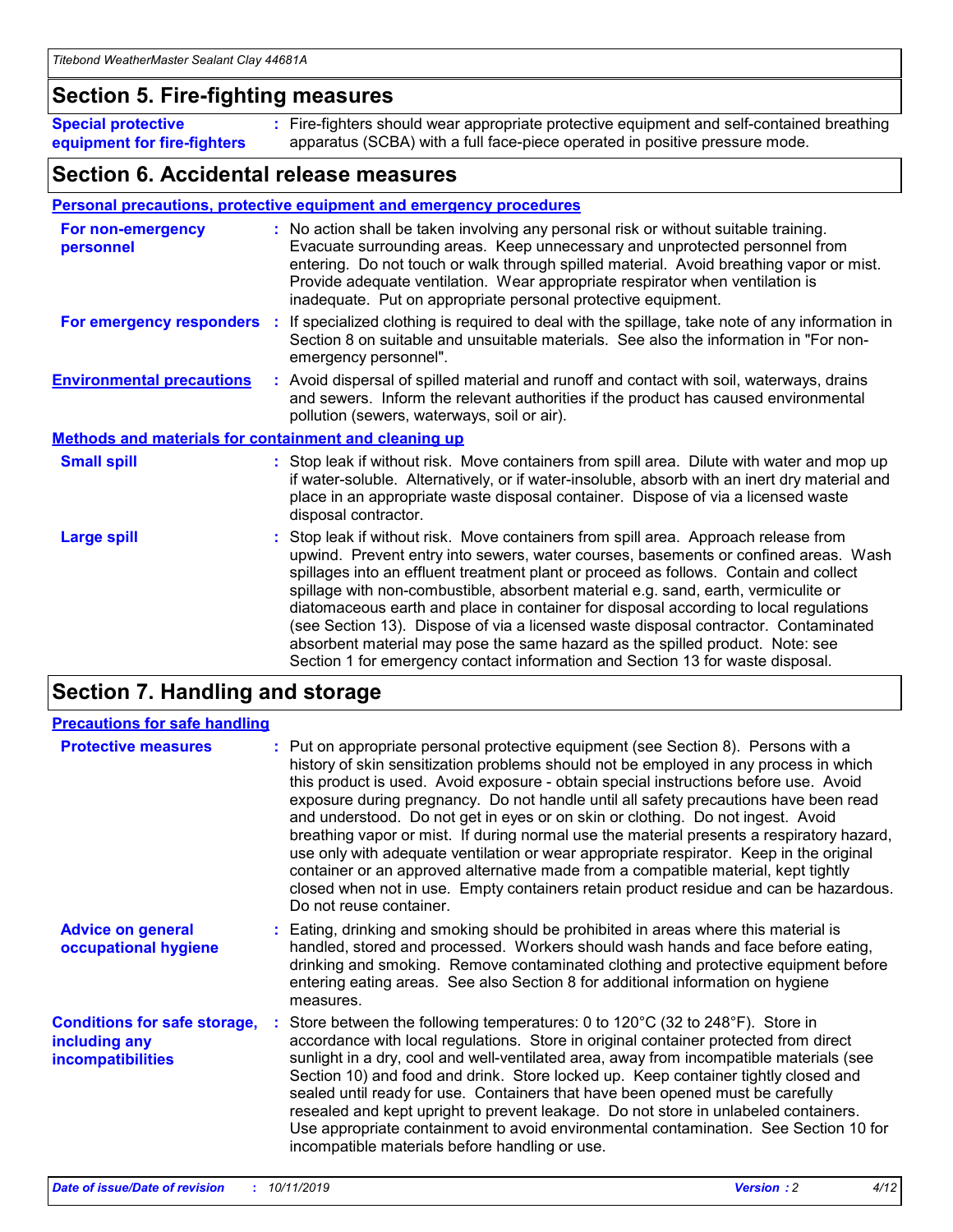## **Section 8. Exposure controls/personal protection**

#### **Control parameters**

#### **Occupational exposure limits**

| <b>Ingredient name</b>                               |    |                        | <b>Exposure limits</b>                                                                                                                                                                                                                                                                                                                                                                                                                                                                                                                                                                                                 |
|------------------------------------------------------|----|------------------------|------------------------------------------------------------------------------------------------------------------------------------------------------------------------------------------------------------------------------------------------------------------------------------------------------------------------------------------------------------------------------------------------------------------------------------------------------------------------------------------------------------------------------------------------------------------------------------------------------------------------|
| 3-aminopropyltriethoxysilane<br>Dibutyltin dilaurate |    |                        | None.<br>ACGIH TLV (United States, 3/2019). Absorbed through skin.<br>Notes: as Sn<br>TWA: $0.1 \text{ mg/m}^3$ , (as Sn) 8 hours.<br>STEL: 0.2 mg/m <sup>3</sup> , (as Sn) 15 minutes.<br>NIOSH REL (United States, 10/2016). Absorbed through skin.<br>Notes: as Sn<br>TWA: 0.1 mg/m <sup>3</sup> , (as Sn) 10 hours.<br>OSHA PEL (United States, 5/2018). Notes: as Sn<br>TWA: 0.1 mg/m <sup>3</sup> , (as Sn) 8 hours.<br>OSHA PEL 1989 (United States, 3/1989). Absorbed through skin.<br>Notes: measured as Sn<br>TWA: 0.1 mg/m <sup>3</sup> , (measured as Sn) 8 hours. Form: Organic                           |
| <b>Appropriate engineering</b><br>controls           |    |                        | : If user operations generate dust, fumes, gas, vapor or mist, use process enclosures,<br>local exhaust ventilation or other engineering controls to keep worker exposure to<br>airborne contaminants below any recommended or statutory limits.                                                                                                                                                                                                                                                                                                                                                                       |
| <b>Environmental exposure</b><br>controls            |    |                        | Emissions from ventilation or work process equipment should be checked to ensure<br>they comply with the requirements of environmental protection legislation. In some<br>cases, fume scrubbers, filters or engineering modifications to the process equipment<br>will be necessary to reduce emissions to acceptable levels.                                                                                                                                                                                                                                                                                          |
| <b>Individual protection measures</b>                |    |                        |                                                                                                                                                                                                                                                                                                                                                                                                                                                                                                                                                                                                                        |
| <b>Hygiene measures</b>                              |    |                        | : Wash hands, forearms and face thoroughly after handling chemical products, before<br>eating, smoking and using the lavatory and at the end of the working period.<br>Appropriate techniques should be used to remove potentially contaminated clothing.<br>Contaminated work clothing should not be allowed out of the workplace. Wash<br>contaminated clothing before reusing. Ensure that eyewash stations and safety<br>showers are close to the workstation location.                                                                                                                                            |
| <b>Eye/face protection</b>                           |    |                        | Safety eyewear complying with an approved standard should be used when a risk<br>assessment indicates this is necessary to avoid exposure to liquid splashes, mists,<br>gases or dusts. If contact is possible, the following protection should be worn, unless<br>the assessment indicates a higher degree of protection: chemical splash goggles.                                                                                                                                                                                                                                                                    |
| <b>Skin protection</b>                               |    |                        |                                                                                                                                                                                                                                                                                                                                                                                                                                                                                                                                                                                                                        |
| <b>Hand protection</b>                               |    |                        | : Chemical-resistant, impervious gloves complying with an approved standard should be<br>worn at all times when handling chemical products if a risk assessment indicates this is<br>necessary. Considering the parameters specified by the glove manufacturer, check<br>during use that the gloves are still retaining their protective properties. It should be<br>noted that the time to breakthrough for any glove material may be different for different<br>glove manufacturers. In the case of mixtures, consisting of several substances, the<br>protection time of the gloves cannot be accurately estimated. |
| <b>Body protection</b>                               |    | handling this product. | Personal protective equipment for the body should be selected based on the task being<br>performed and the risks involved and should be approved by a specialist before                                                                                                                                                                                                                                                                                                                                                                                                                                                |
| <b>Other skin protection</b>                         |    |                        | : Appropriate footwear and any additional skin protection measures should be selected<br>based on the task being performed and the risks involved and should be approved by a<br>specialist before handling this product.                                                                                                                                                                                                                                                                                                                                                                                              |
| <b>Respiratory protection</b>                        | ÷. | aspects of use.        | Based on the hazard and potential for exposure, select a respirator that meets the<br>appropriate standard or certification. Respirators must be used according to a<br>respiratory protection program to ensure proper fitting, training, and other important                                                                                                                                                                                                                                                                                                                                                         |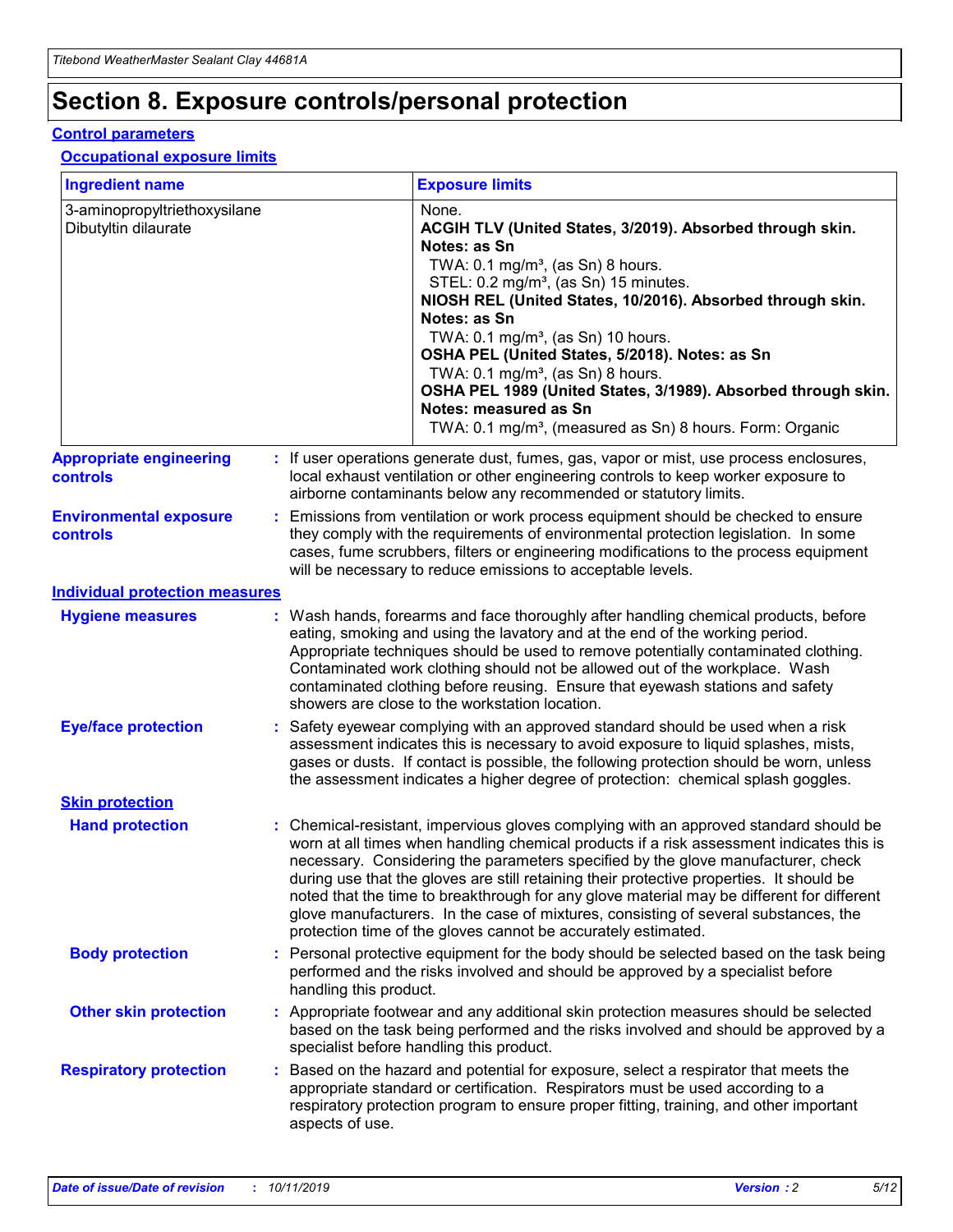### **Section 9. Physical and chemical properties**

#### **Appearance**

| <b>Physical state</b>                             | : Liquid. [Paste.]                                              |
|---------------------------------------------------|-----------------------------------------------------------------|
| Color                                             | Clay.                                                           |
| Odor                                              | : None [Slight]                                                 |
| <b>Odor threshold</b>                             | : Not available.                                                |
| рH                                                | : Not applicable.                                               |
| <b>Melting point</b>                              | : Not available.                                                |
| <b>Boiling point</b>                              | : >100°C (>212°F)                                               |
| <b>Flash point</b>                                | : Closed cup: >200°C (>392°F) [Setaflash.]                      |
| <b>Evaporation rate</b>                           | $:$ <1 (butyl acetate = 1)                                      |
| <b>Flammability (solid, gas)</b>                  | : Not available.                                                |
| Lower and upper explosive<br>(flammable) limits   | : Not available.                                                |
| <b>VOC (less water, less</b><br>exempt solvents)  | : 0 g/l                                                         |
| <b>Volatility</b>                                 | $: 0\%$ (w/w)                                                   |
| <b>Vapor density</b>                              | : Not available.                                                |
| <b>Relative density</b>                           | : 1.4329                                                        |
| <b>Solubility</b>                                 | Insoluble in the following materials: cold water and hot water. |
| <b>Solubility in water</b>                        | : Not available.                                                |
| <b>Partition coefficient: n-</b><br>octanol/water | $:$ Not available.                                              |
| <b>Auto-ignition temperature</b>                  | : Not available.                                                |
| <b>Decomposition temperature</b>                  | : Not available.                                                |
| <b>Viscosity</b>                                  |                                                                 |

### **Section 10. Stability and reactivity**

| <b>Reactivity</b>                            |    | : No specific test data related to reactivity available for this product or its ingredients.            |
|----------------------------------------------|----|---------------------------------------------------------------------------------------------------------|
| <b>Chemical stability</b>                    |    | : The product is stable.                                                                                |
| <b>Possibility of hazardous</b><br>reactions |    | : Under normal conditions of storage and use, hazardous reactions will not occur.                       |
| <b>Conditions to avoid</b>                   |    | : No specific data.                                                                                     |
| <b>Incompatible materials</b>                | ٠. | No specific data.                                                                                       |
| <b>Hazardous decomposition</b><br>products   | ÷. | Under normal conditions of storage and use, hazardous decomposition products should<br>not be produced. |

### **Section 11. Toxicological information**

### **Information on toxicological effects**

#### **Acute toxicity**

| <b>Product/ingredient name</b> | <b>Result</b>           | <b>Species</b> | <b>Dose</b>                | <b>Exposure</b> |
|--------------------------------|-------------------------|----------------|----------------------------|-----------------|
| 3-aminopropyltriethoxysilane   | <b>ILD50 Dermal</b>     | Rabbit         | 4.29 g/kg                  |                 |
| Dibutyltin dilaurate           | ILD50 Oral<br>LD50 Oral | Rat<br>Rat     | $1.57$ g/kg<br>175 $mg/kg$ |                 |
|                                |                         |                |                            |                 |

**Irritation/Corrosion**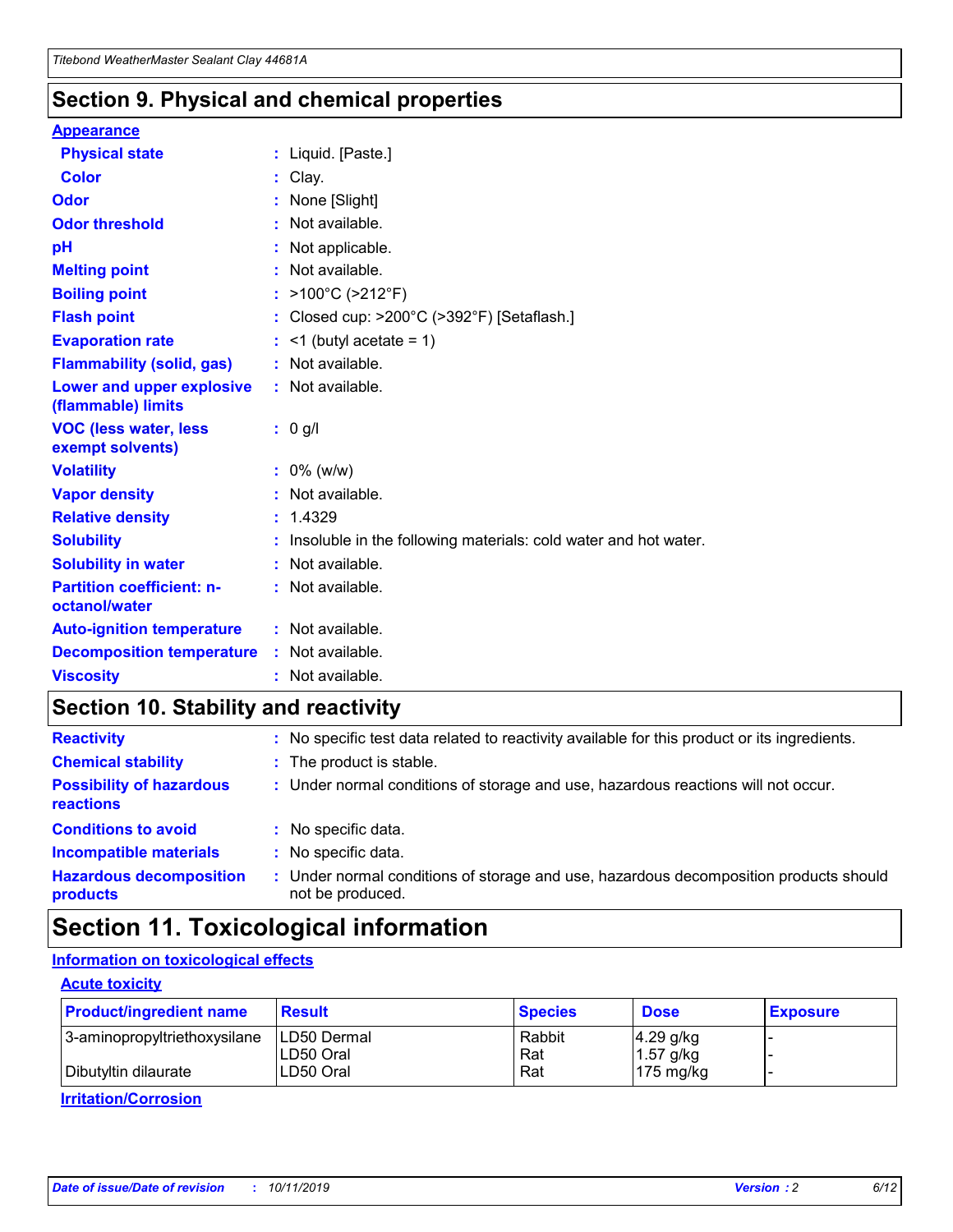## **Section 11. Toxicological information**

| <b>Product/ingredient name</b> | <b>Result</b>            | <b>Species</b> | <b>Score</b> | <b>Exposure</b>           | <b>Observation</b> |
|--------------------------------|--------------------------|----------------|--------------|---------------------------|--------------------|
| 3-aminopropyltriethoxysilane   | Eyes - Mild irritant     | Rabbit         |              | $100$ mg                  |                    |
|                                | Eyes - Severe irritant   | Rabbit         |              | 24 hours 750              |                    |
|                                |                          |                |              | ug                        |                    |
|                                | Skin - Severe irritant   | Rabbit         |              | 24 hours 5                | -                  |
| Dibutyltin dilaurate           | Eyes - Moderate irritant | Rabbit         |              | mq<br><b>24 hours 100</b> |                    |
|                                |                          |                |              | mg                        |                    |
|                                | Skin - Severe irritant   | Rabbit         |              | 500 mg                    |                    |

### **Sensitization**

Not available.

#### **Mutagenicity**

Not available.

#### **Carcinogenicity**

Not available.

#### **Reproductive toxicity**

Not available.

#### **Teratogenicity**

Not available.

#### **Specific target organ toxicity (single exposure)**

Not available.

#### **Specific target organ toxicity (repeated exposure)**

| <b>Name</b>                                                                         |                                                                            | <b>Category</b>                                     | <b>Route of</b><br>exposure | <b>Target organs</b> |
|-------------------------------------------------------------------------------------|----------------------------------------------------------------------------|-----------------------------------------------------|-----------------------------|----------------------|
| Dibutyltin dilaurate                                                                |                                                                            | Category 1                                          |                             | respiratory system   |
| <b>Aspiration hazard</b><br>Not available.                                          |                                                                            |                                                     |                             |                      |
| <b>Information on the likely</b><br>routes of exposure                              | : Not available.                                                           |                                                     |                             |                      |
| <b>Potential acute health effects</b>                                               |                                                                            |                                                     |                             |                      |
| <b>Eye contact</b>                                                                  | : May cause eye irritation.                                                |                                                     |                             |                      |
| <b>Inhalation</b>                                                                   |                                                                            | : No known significant effects or critical hazards. |                             |                      |
| <b>Skin contact</b>                                                                 | : May cause skin irritation.                                               |                                                     |                             |                      |
| <b>Ingestion</b>                                                                    |                                                                            | : No known significant effects or critical hazards. |                             |                      |
| <b>Symptoms related to the physical, chemical and toxicological characteristics</b> |                                                                            |                                                     |                             |                      |
| <b>Eye contact</b>                                                                  | irritation<br>watering<br>redness                                          | : Adverse symptoms may include the following:       |                             |                      |
| <b>Inhalation</b>                                                                   | reduced fetal weight<br>increase in fetal deaths<br>skeletal malformations | : Adverse symptoms may include the following:       |                             |                      |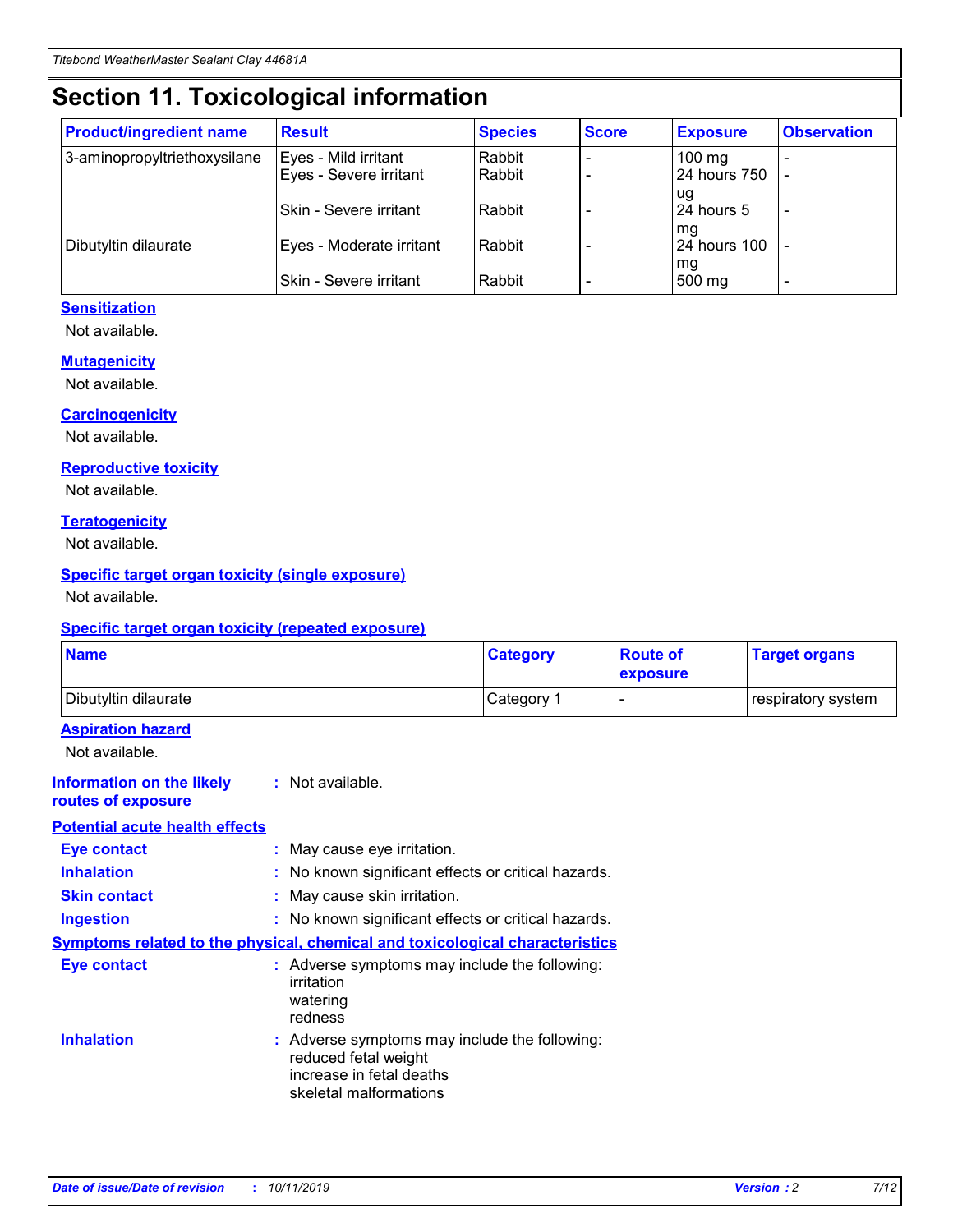## **Section 11. Toxicological information**

| <b>Skin contact</b>                     | : Adverse symptoms may include the following:<br>irritation<br>redness<br>reduced fetal weight<br>increase in fetal deaths<br>skeletal malformations |
|-----------------------------------------|------------------------------------------------------------------------------------------------------------------------------------------------------|
| <b>Ingestion</b>                        | : Adverse symptoms may include the following:<br>reduced fetal weight<br>increase in fetal deaths<br>skeletal malformations                          |
|                                         | Delayed and immediate effects and also chronic effects from short and long term exposure                                                             |
| <b>Short term exposure</b>              |                                                                                                                                                      |
| <b>Potential immediate</b><br>effects   | : Not available.                                                                                                                                     |
| <b>Potential delayed effects</b>        | : Not available.                                                                                                                                     |
| <b>Long term exposure</b>               |                                                                                                                                                      |
| <b>Potential immediate</b><br>effects   | : Not available.                                                                                                                                     |
| <b>Potential delayed effects</b>        | : Not available.                                                                                                                                     |
| <b>Potential chronic health effects</b> |                                                                                                                                                      |
| Not available.                          |                                                                                                                                                      |
| <b>General</b>                          | : Once sensitized, a severe allergic reaction may occur when subsequently exposed to<br>very low levels.                                             |
| <b>Carcinogenicity</b>                  | : No known significant effects or critical hazards.                                                                                                  |
| <b>Mutagenicity</b>                     | No known significant effects or critical hazards.                                                                                                    |
| <b>Teratogenicity</b>                   | May damage the unborn child.                                                                                                                         |
| <b>Developmental effects</b>            | No known significant effects or critical hazards.                                                                                                    |
| <b>Fertility effects</b>                | : May damage fertility.                                                                                                                              |
| <b>Numerical measures of toxicity</b>   |                                                                                                                                                      |
| <b>Acute toxicity estimates</b>         |                                                                                                                                                      |
|                                         |                                                                                                                                                      |

Not available.

## **Section 12. Ecological information**

#### **Toxicity**

| <b>Product/ingredient name</b> | <b>Result</b>                     | <b>Species</b>                       | <b>Exposure</b> |
|--------------------------------|-----------------------------------|--------------------------------------|-----------------|
| Dibutyltin dilaurate           | Chronic EC10 > 2 mg/l Fresh water | Algae - Scenedesmus<br>I subspicatus | l 96 hours      |

### **Persistence and degradability**

| <b>Product/ingredient name</b> | <b>Test</b>                                                                    | <b>Result</b>  |                   | <b>Dose</b> | <b>Inoculum</b>         |
|--------------------------------|--------------------------------------------------------------------------------|----------------|-------------------|-------------|-------------------------|
| Dibutyltin dilaurate           | OECD 301F<br>Ready<br>Biodegradability -<br>Manometric<br>Respirometry<br>Test | 23 % - 28 days |                   |             |                         |
| <b>Product/ingredient name</b> | <b>Aquatic half-life</b>                                                       |                | <b>Photolysis</b> |             | <b>Biodegradability</b> |
| Dibutyltin dilaurate           |                                                                                |                |                   |             | Inherent                |

### **Bioaccumulative potential**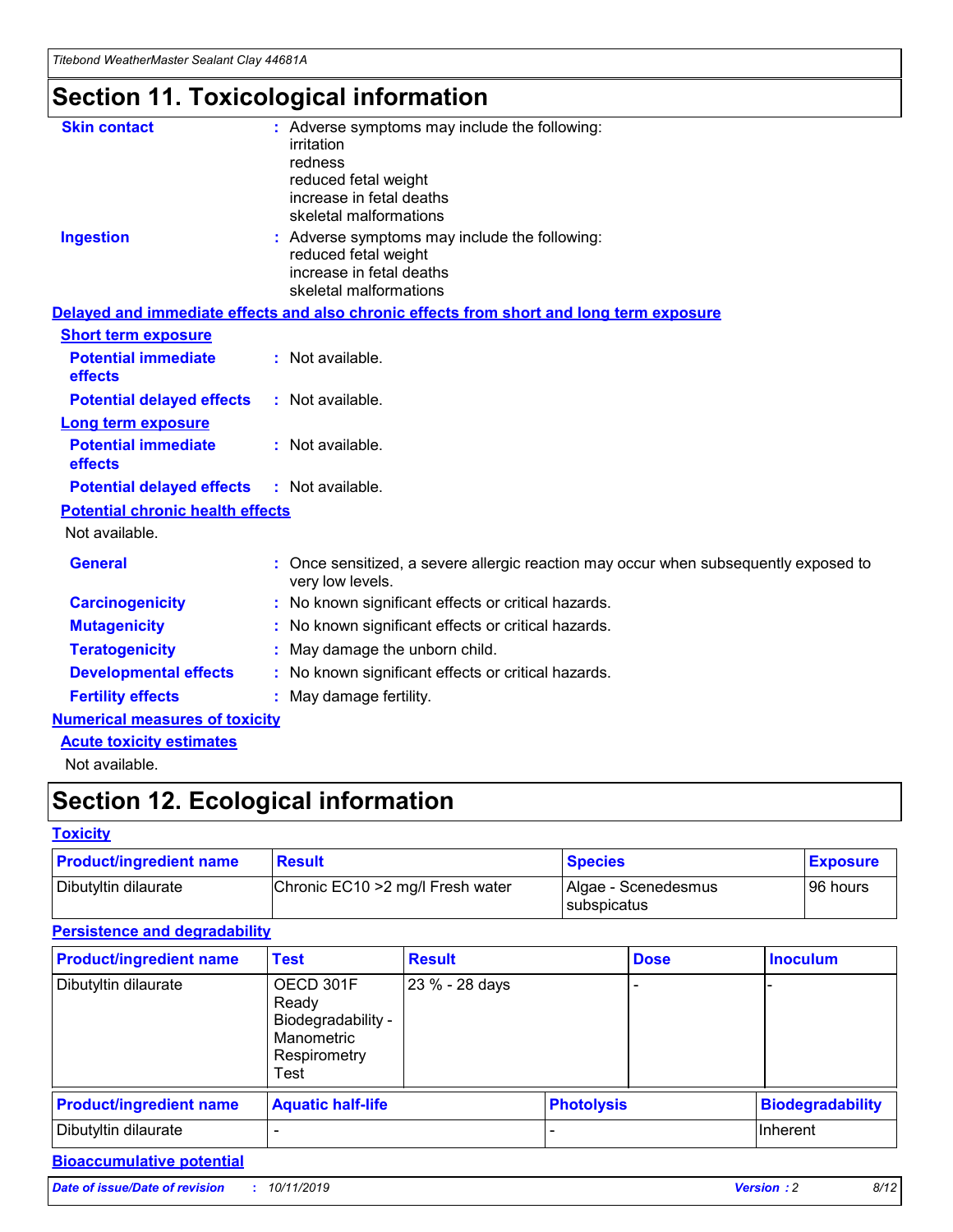## **Section 12. Ecological information**

| <b>Product/ingredient name</b> | $LoaPow$ | <b>BCF</b> | <b>Potential</b> |
|--------------------------------|----------|------------|------------------|
| 3-aminopropyltriethoxysilane   | 1.7      | 3.4        | low              |
| Dibutyltin dilaurate           | 4.44     | 2.91       | low              |

#### **Mobility in soil**

| <b>Soil/water partition</b><br>coefficient (K <sub>oc</sub> ) | : Not available.                                    |
|---------------------------------------------------------------|-----------------------------------------------------|
| <b>Other adverse effects</b>                                  | : No known significant effects or critical hazards. |

### **Section 13. Disposal considerations**

|  | <b>Disposal methods</b> |  |
|--|-------------------------|--|

**Disposal methods** : The generation of waste should be avoided or minimized wherever possible. Disposal of this product, solutions and any by-products should at all times comply with the requirements of environmental protection and waste disposal legislation and any regional local authority requirements. Dispose of surplus and non-recyclable products via a licensed waste disposal contractor. Waste should not be disposed of untreated to the sewer unless fully compliant with the requirements of all authorities with jurisdiction. Waste packaging should be recycled. Incineration or landfill should only be considered when recycling is not feasible. This material and its container must be disposed of in a safe way. Care should be taken when handling emptied containers that have not been cleaned or rinsed out. Empty containers or liners may retain some product residues. Avoid dispersal of spilled material and runoff and contact with soil, waterways, drains and sewers.

## **Section 14. Transport information**

|                                      | <b>DOT</b><br><b>Classification</b> | <b>TDG</b><br><b>Classification</b> | <b>Mexico</b><br><b>Classification</b> | <b>ADR/RID</b>           | <b>IMDG</b>     | <b>IATA</b>              |
|--------------------------------------|-------------------------------------|-------------------------------------|----------------------------------------|--------------------------|-----------------|--------------------------|
| <b>UN number</b>                     | Not regulated.                      | Not regulated.                      | Not regulated.                         | Not regulated.           | Not regulated.  | Not regulated.           |
| <b>UN proper</b><br>shipping name    | $\qquad \qquad$                     |                                     |                                        |                          |                 |                          |
| <b>Transport</b><br>hazard class(es) | $\overline{\phantom{m}}$            | $\qquad \qquad$                     | $\qquad \qquad$                        | $\overline{\phantom{a}}$ | $\qquad \qquad$ | $\overline{\phantom{0}}$ |
| <b>Packing group</b>                 | $\overline{\phantom{a}}$            | -                                   |                                        |                          |                 |                          |
| <b>Environmental</b><br>hazards      | No.                                 | No.                                 | No.                                    | No.                      | No.             | No.                      |

## **Section 15. Regulatory information**

#### **U.S. Federal regulations**

#### **SARA 302/304**

#### **Composition/information on ingredients**

No products were found.

**SARA 304 RQ :** Not applicable.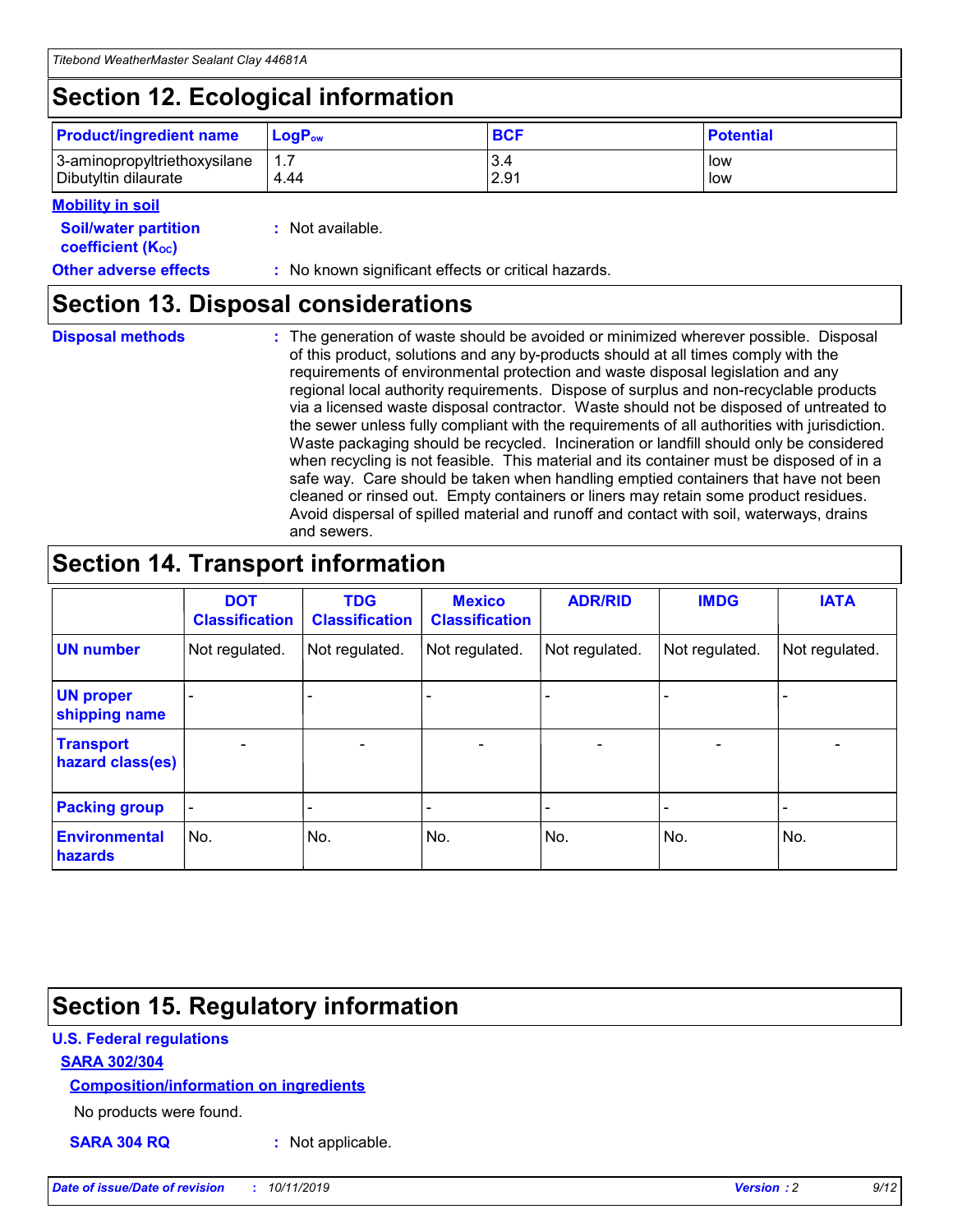## **Section 15. Regulatory information**

#### **SARA 311/312**

**Classification :** EYE IRRITATION - Category 2B SKIN SENSITIZATION - Category 1 TOXIC TO REPRODUCTION (Fertility) - Category 1B TOXIC TO REPRODUCTION (Unborn child) - Category 1B

#### **Composition/information on ingredients**

| <b>Name</b>                  | $\frac{9}{6}$ | <b>Classification</b>                                                                                                                                                                                                                                                                                                                  |
|------------------------------|---------------|----------------------------------------------------------------------------------------------------------------------------------------------------------------------------------------------------------------------------------------------------------------------------------------------------------------------------------------|
| 3-aminopropyltriethoxysilane | $\leq$ 3      | <b>FLAMMABLE LIQUIDS - Category 4</b><br><b>ACUTE TOXICITY (oral) - Category 4</b><br>SKIN IRRITATION - Category 2                                                                                                                                                                                                                     |
| Dibutyltin dilaurate         | ≤0.3          | EYE IRRITATION - Category 2A<br><b>ACUTE TOXICITY (oral) - Category 3</b><br>SKIN CORROSION - Category 1C<br>SERIOUS EYE DAMAGE - Category 1<br>SKIN SENSITIZATION - Category 1<br><b>GERM CELL MUTAGENICITY - Category 2</b><br>TOXIC TO REPRODUCTION (Fertility) - Category 1B<br>TOXIC TO REPRODUCTION (Unborn child) - Category 1B |
|                              |               | SPECIFIC TARGET ORGAN TOXICITY (REPEATED<br>EXPOSURE) (respiratory system) - Category 1                                                                                                                                                                                                                                                |

#### **State regulations**

| <b>Massachusetts</b> | : None of the components are listed. |
|----------------------|--------------------------------------|
| <b>New York</b>      | : None of the components are listed. |
| <b>New Jersey</b>    | : None of the components are listed. |
| Pennsylvania         | : None of the components are listed. |

#### **California Prop. 65**

**A** WARNING: This product can expose you to methanol, which is known to the State of California to cause birth defects or other reproductive harm. For more information go to www.P65Warnings.ca.gov.

| <b>Ingredient name</b> | No significant risk Maximum<br>level | acceptable dosage<br>level |
|------------------------|--------------------------------------|----------------------------|
| methanol               |                                      | Yes.                       |

#### **International regulations**

**Chemical Weapon Convention List Schedules I, II & III Chemicals** Not listed.

#### **Montreal Protocol**

Not listed.

#### **Stockholm Convention on Persistent Organic Pollutants**

Not listed.

### **UNECE Aarhus Protocol on POPs and Heavy Metals**

Not listed.

#### **Inventory list**

### **China :** All components are listed or exempted.

**United States TSCA 8(b) inventory :** All components are active or exempted.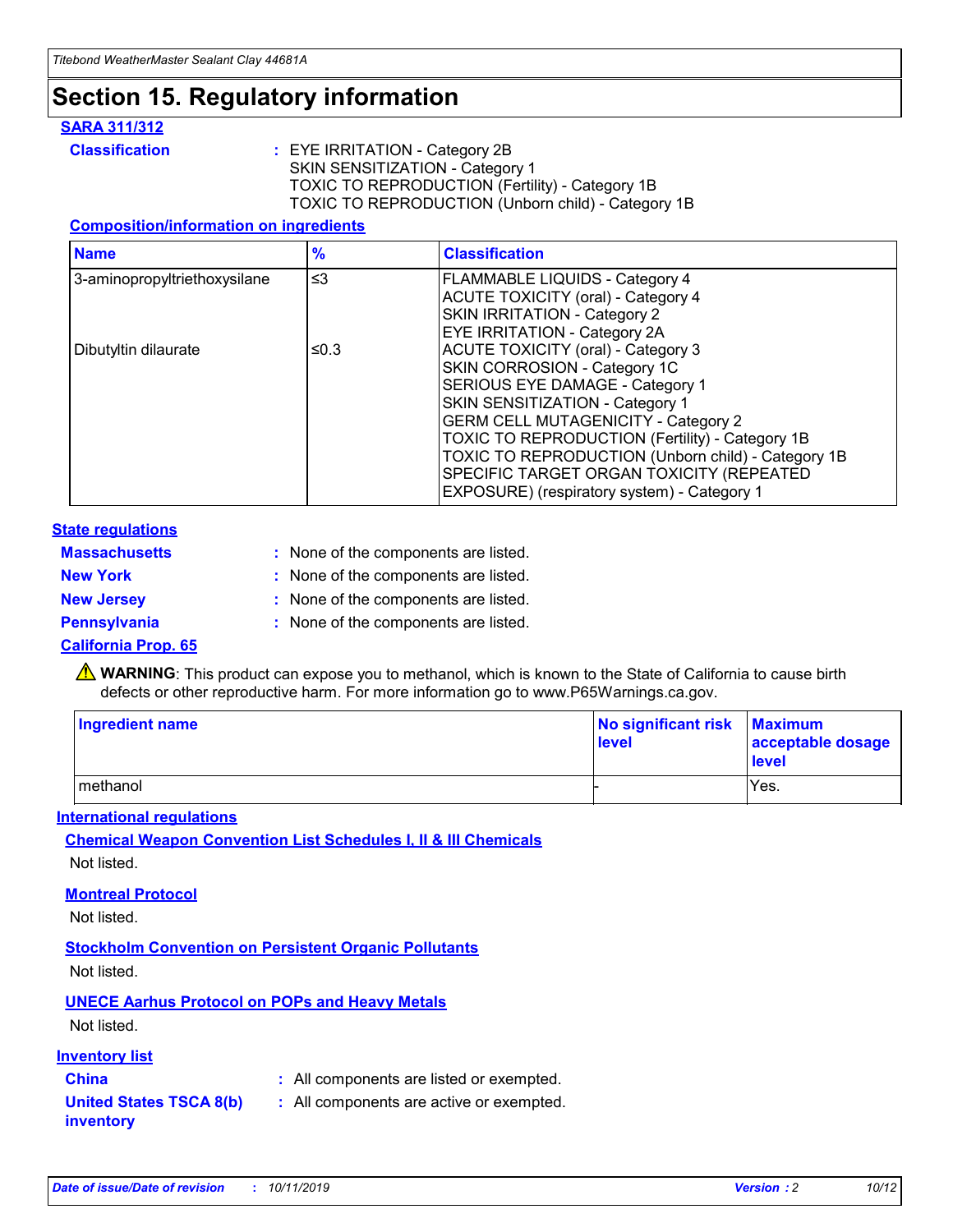## **Section 16. Other information**

**Hazardous Material Information System (U.S.A.)**



**Caution: HMIS® ratings are based on a 0-4 rating scale, with 0 representing minimal hazards or risks, and 4 representing significant hazards or risks. Although HMIS® ratings and the associated label are not required on SDSs or products leaving a facility under 29 CFR 1910.1200, the preparer may choose to provide them. HMIS® ratings are to be used with a fully implemented HMIS® program. HMIS® is a registered trademark and service mark of the American Coatings Association, Inc.**

**The customer is responsible for determining the PPE code for this material. For more information on HMIS® Personal Protective Equipment (PPE) codes, consult the HMIS® Implementation Manual.**

#### **National Fire Protection Association (U.S.A.)**



**Reprinted with permission from NFPA 704-2001, Identification of the Hazards of Materials for Emergency Response Copyright ©1997, National Fire Protection Association, Quincy, MA 02269. This reprinted material is not the complete and official position of the National Fire Protection Association, on the referenced subject which is represented only by the standard in its entirety.**

**Copyright ©2001, National Fire Protection Association, Quincy, MA 02269. This warning system is intended to be interpreted and applied only by properly trained individuals to identify fire, health and reactivity hazards of chemicals. The user is referred to certain limited number of chemicals with recommended classifications in NFPA 49 and NFPA 325, which would be used as a guideline only. Whether the chemicals are classified by NFPA or not, anyone using the 704 systems to classify chemicals does so at their own risk.**

#### **Procedure used to derive the classification**

|                                                                                                                                  | <b>Classification</b>                                                                                                                                                                                                                                                                                                                                                                                                                                                                                                                                                           | <b>Justification</b>                                                     |
|----------------------------------------------------------------------------------------------------------------------------------|---------------------------------------------------------------------------------------------------------------------------------------------------------------------------------------------------------------------------------------------------------------------------------------------------------------------------------------------------------------------------------------------------------------------------------------------------------------------------------------------------------------------------------------------------------------------------------|--------------------------------------------------------------------------|
| <b>EYE IRRITATION - Category 2B</b><br>SKIN SENSITIZATION - Category 1<br><b>TOXIC TO REPRODUCTION (Fertility) - Category 1B</b> | TOXIC TO REPRODUCTION (Unborn child) - Category 1B                                                                                                                                                                                                                                                                                                                                                                                                                                                                                                                              | Expert judgment<br>Expert judgment<br>Expert judgment<br>Expert judgment |
| <b>History</b>                                                                                                                   |                                                                                                                                                                                                                                                                                                                                                                                                                                                                                                                                                                                 |                                                                          |
| <b>Date of printing</b>                                                                                                          | : 4/22/2022                                                                                                                                                                                                                                                                                                                                                                                                                                                                                                                                                                     |                                                                          |
| Date of issue/Date of<br>revision                                                                                                | : 10/11/2019                                                                                                                                                                                                                                                                                                                                                                                                                                                                                                                                                                    |                                                                          |
| Date of previous issue                                                                                                           | : 10/16/2020                                                                                                                                                                                                                                                                                                                                                                                                                                                                                                                                                                    |                                                                          |
| <b>Version</b>                                                                                                                   | $\therefore$ 2                                                                                                                                                                                                                                                                                                                                                                                                                                                                                                                                                                  |                                                                          |
| <b>Key to abbreviations</b>                                                                                                      | $\therefore$ ATE = Acute Toxicity Estimate<br><b>BCF</b> = Bioconcentration Factor<br>GHS = Globally Harmonized System of Classification and Labelling of Chemicals<br>IATA = International Air Transport Association<br><b>IBC</b> = Intermediate Bulk Container<br><b>IMDG = International Maritime Dangerous Goods</b><br>LogPow = logarithm of the octanol/water partition coefficient<br>MARPOL = International Convention for the Prevention of Pollution From Ships, 1973<br>as modified by the Protocol of 1978. ("Marpol" = marine pollution)<br>$UN = United Nations$ |                                                                          |